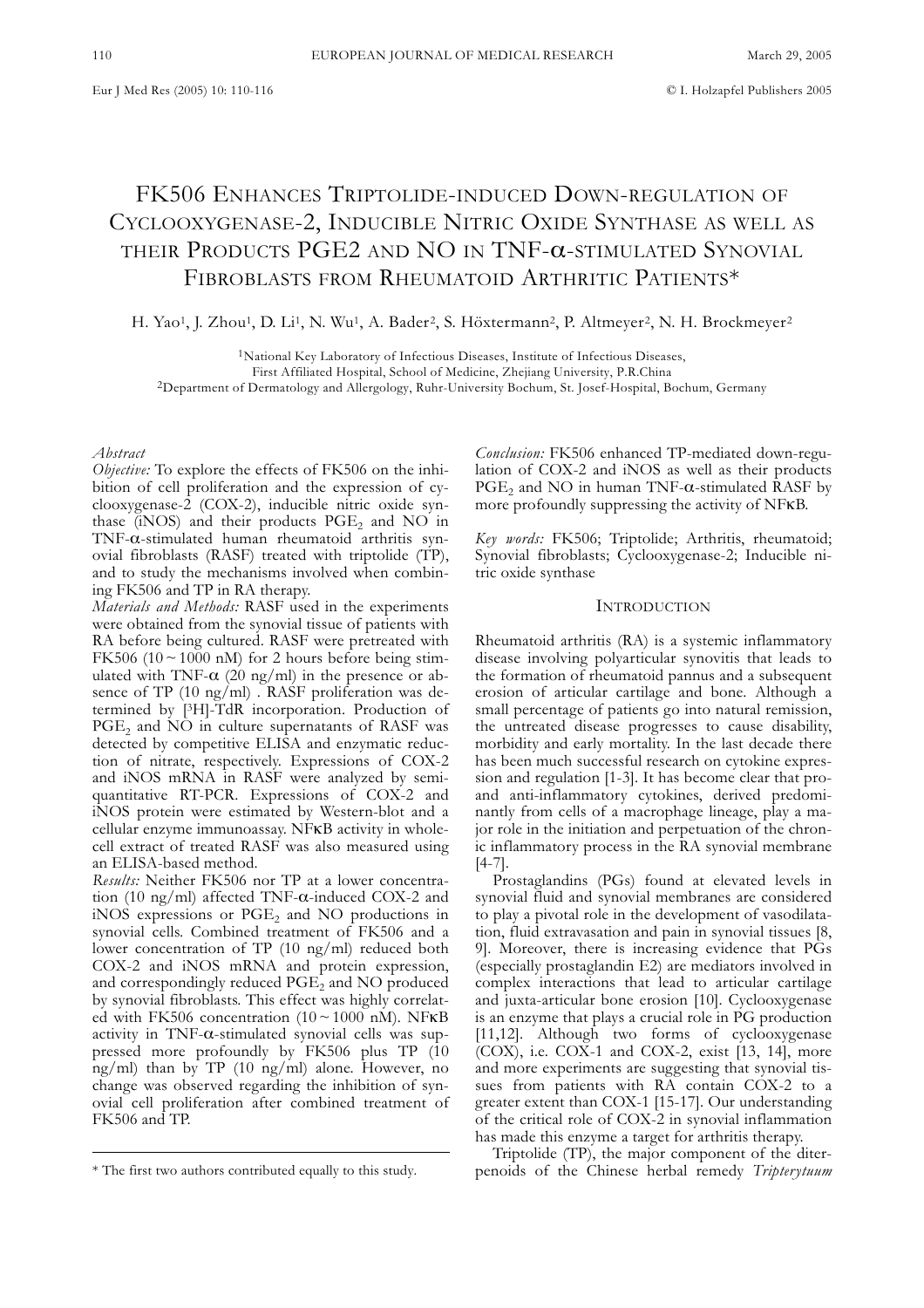*wilfordii* Hook.f. (TWHF), has been reported to be therapeutically effective in patients with RA in China, although its mechanism of action still remains unclear [18-20]. FK506 is an immunosuppressant used to prevent allograft rejection after organ transplantation or as a substitute for typical chemotherapeutics [21]. Some clinical studies found that FK506 delays clinical progression and improves symptoms in patients with RA [22-24]. However, the use of TP and FK506 has been tempered by the development of side effects at therapeutic doses. No data are available at present about using combined FK506 and TP to treat RA. In this study we investigated the effect of TP and/or FK506 on the expression of COX-2 and iNOS in human synovial fibroblasts, and found that FK506 in the presence of a low concentration of TP strongly inhibited TNF-α-stimulated NFκB activation, COX-2/ iNOS expression and  $PGE_2/NO$  generation.

## MATERIALS AND METHODS

# PREPARATION AND CULTURE OF SYNOVIAL FIBROBLAST CELL LINES

Synovial tissue samples were obtained from 5 patients with RA satisfying American College of Rheumatology criteria, who had undergone total knee replacement surgery or synovectomy. Fresh synovial tissues were minced aseptically, then dissociated with 4mg/ml collagenase (Sigma, Louisiana, USA) for 4 hours in RPMI-1640 medium at 37 °C. The dissociated cells were plated on culture dishes and allowed to adhere in RPMI-1640 (Gibco BRL, N.Y., USA) supplemented with 10% fetal bovine serum (Hyclone, Utah, USA) at  $37^{\circ}$ C in a humidified atmosphere containing  $5\%$  CO<sub>2</sub>. After removal of non-adherent cells, the plated cells were further incubated for 18 hours, then thoroughly washed with D-Hank's solution. The adherent synovial cells were harvested using trypsin $(0.25\% \text{ w/v})$ -EDTA $(0.02\% \text{ w/v})$  followed by washing with D-Hank's solution containing 2% FBS. The collected synovial cells whose homogeneity was more than 98% (determined by FCM) were used at the third or fourth passages for subsequent experiments, and less than 1% of all cells were CD3-, CD20-, CD68- or von Willibrand factor-positive.

# ASSAY FOR PGE<sub>2</sub>, NO PRODUCTION

Synovial fibroblasts were seeded at a density of  $1 \times 10^6$ /well onto 6-well culture plates. When adherent cells became confluent, cells were stimulated with 20ng/ml TNF-α (R&D systems, Minnesota, USA) in the presence of different concentrations of TP (0- 100ng/ml, Calbiochem, California, USA) for 20 hours. Where FK506 was applied, cells were incubated with FK506 (0-1000ng/ml, Fujisawa Ireland Ltd, Japan) for 2 hours before  $20\text{ng/ml}$  TNF- $\alpha$  and TP  $(10\text{ng/ml})$ were added and incubation was allowed to proceed for a further 18 hours. The culture supernatants were collected and kept at -20 °C.

The levels of  $PGE<sub>2</sub>$  in culture supernatants were determined using a competitive ELISA kit (R&D systems, Minnesota, USA) according to the manufacturer's instructions. The lower limit of detection was 36.2 pg/ml.

Nitric oxide (NO) levels in culture supernatants were measured as its oxidized product nitrate. The kits were purchased from R&D systems, the lower limit of detection was 1.35µmol/L.

# RNA ISOLATION AND RT-PCR

Total cellular RNA in the treated RASFs was isolated using Trizol Reagent (Gibco BRL, N.Y., USA) in accordance with the manufacturer's instructions. Complementary DNA (cDNA) was prepared by reverse transcription (RT) of 2µg total RNA using oligo  $dT_{18}$ and 200U superscriptII reverse transcriptase (Invitrogen, California, USA) at 42 °C for 70min according to the manufacturer's instructions.

PCRs were carried out in a final volume of  $50\mu$ l with 2µl of denatured cDNA and 2.5U Taq DNA polymerase (Invitrogen, California, USA), 1µM of both primers and Taq polymerase buffer containing 1.5mM MgCl2 and 200 µM of each dNTP. The oligonucleotide primers used were as follows: for COX-2 (product size: 756 bp), sense: 5'-CAGCACT TCACGCATCAGTT-3', antisense: 5'-TCTGGTCAA TGGAAGCCT-3'; for iNOS (product size: 237 bp), sense: 5'-TCTTGGTCAAAGCTGTGCTG-3', antisense: 5'-CATTGCCAAACGTACTGGTC-3'; for βactin, (product size: 619 bp) sense: 5'-CGCTGCGCT GGTCGTCGACA-3', antisense: 5'-GTCACGCAC-GATTTCCCGCT -3'. PCR primers were from Sangong (Shanghai, China).

The amplification was performed for 28 cycles at 94 °C for 30 seconds,  $60^{\circ}$ C for 30 seconds,  $72^{\circ}$ C for 1 minute before a 10 minute extension was carried out at 72 °C. The amplified PCR products were resolved by electrophoresis on 1.5%  $(w/v)$  agarose gels and identified by ethidium bromide staining. Gene expression of COX-2, iNOS and β-actin was quantified by densitometric scanning using the digital image analyzer EDAS290 (Kodak, Japan). The signal intensities of the specific mRNAs were normalized by comparison with the intensity of β-actin and calculated as relative amounts.

## ASSAY FOR COX-2, INOS PRODUCTION

Synovial cells were plated at a density of 5 x 104/well in 96-well plates for detecting COX-2 and iNOS protein in cells by Cell-ELISA. At the end of culture, cells were fixed in  $4\%$  paraformaldehyde (w/v in PBS) and blocked with defatted milk. Then the cells were incubated with rabbit antiserum against human COX-2- or iNOS-specific antibody (Santa Cruz Biotechnology, California, USA) for 2 hours at 37 °C, with biotinylated goat anti-rabbit IgG for 1 hour, and with diluted HRP-conjugated streptavidin for 30 minutes at room temperature . The plates were washed three times at each step. Add  $100\mu l$  of substrate solution (Tetramethylbenzidine, TMB) to each well and incubate for 20 minutes at room before development was stopped with 0.5mol/L H2SO4 (50µl/well), and absorbance was measured in a spectrophotometer (Biotek-Elx800) at 450nm.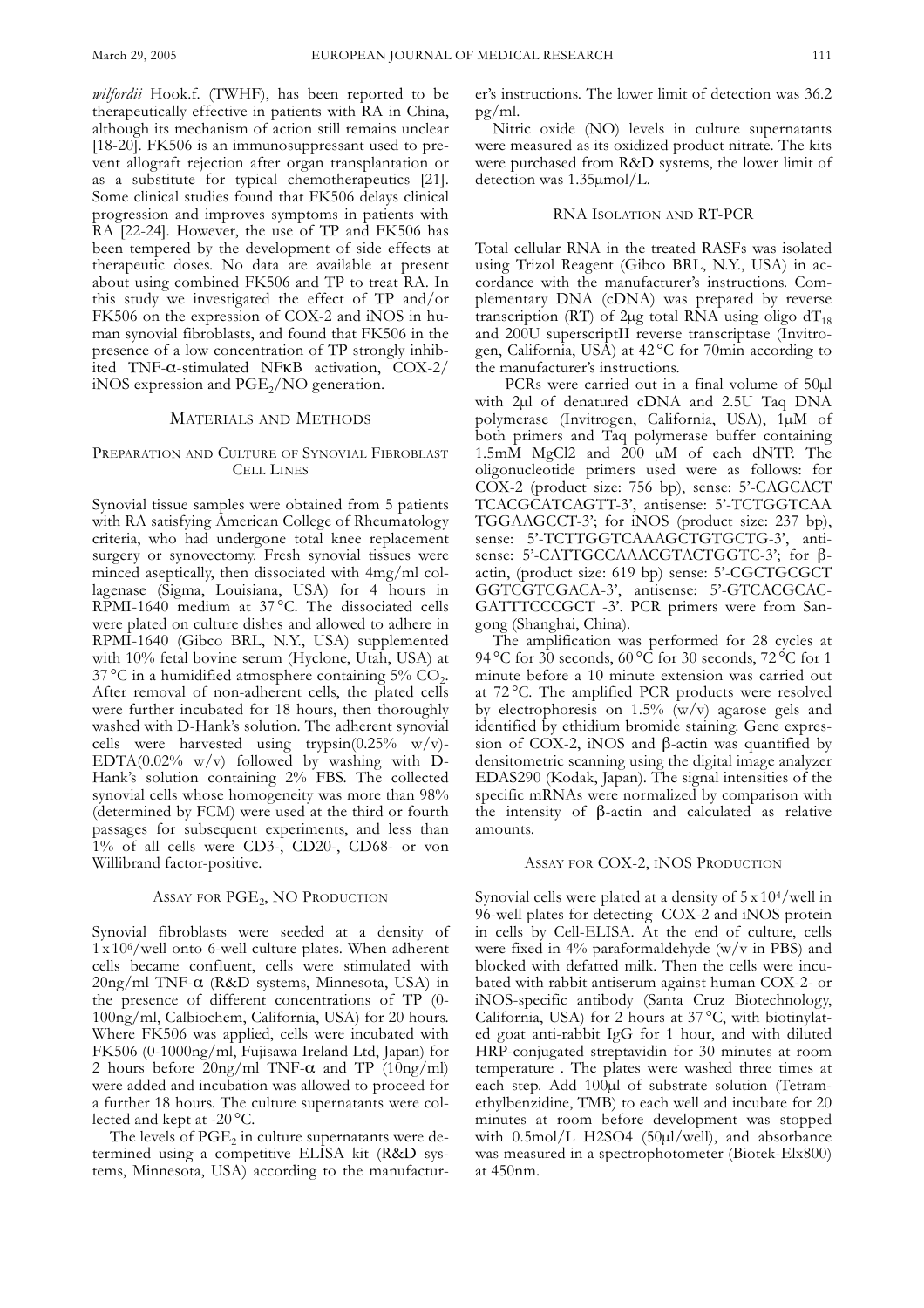# SDS PAGE AND WESTERN BLOT ANALYSIS

Cell lysates were prepared for western blot analysis of iNOS and COX-2 by using whole cellular protein extraction kits (Active Motif, California, USA). The concentration of protein in each cell lysate was determined using a BCA-protein assay kit (Pierce, Illinois, USA) with bovine serum albumin (BSA) as the standard. An identical amount of protein (40µg) from each sample was loaded onto a  $10\%$  SDS-PAGE gel which was then run at 200 volts. Proteins were then transferred to nitrocellulose membranes (0.45µm, Millipore, Massachusetts, USA) that were blocked with 5% BSA (Sigma, Louisiana, USA) in TBS (25mM Tris-HCl, 150mM sodium chloride, pH 7.2) for 1 hour at room temperature. Blots were incubated with anti-COX-2 or anti-iNOS or anti-β-actin specific rabbit polyclonal IgG primary antibody (Santa Crutz, California, USA) in a 1 : 500 dilution at 37 °C for 2 hours. Blots were washed three times and then incubated with horseradish peroxidase (HRP)-conjugated goat anti-rabbit antibody (1:2000 dilution) for 2 hours at room temperature. All blots were developed using enhanced chemoluminescence (ECL) reagents (Super-Signal Dura Kit, Pierce, Illinois, USA) following the manufacturer's instructions. Blots were scanned and analyzed for the measurement of the band intensities. Results were calculated as the relative ratio between the band of interest and the β-actin band.

## ACTIVITY OF NFKB IN SYNOVIAL FIBROBLASTS

NFκB p65/ NFκB p50 transcription factor assay kits (Active Motif, California, USA) which combine all the benefits of fast, sensitive and specific assays were used to monitor NFKB activation.  $5 \mu$ g of cell extracts/well were added to a 96-well plate coated with an oligonucleotide probe containing the site for NFκB binding. Each well was then incubated with primary antibody specific for the active form of bound transcription factor. Wells were then incubated with an HRP-conjugated secondary antibody. The plate was washed three times at each step, and 100µl of standard developing solution (TMB) was added to each well. The absorbance results were read using a spectrophotometer (Biotek-Elx800) at 450nm with a reference wavelength of 655nm. Both positive control wells and blank wells were set for this assay. Specificity of binding was determined by prior addition of a 20-fold excess of unlabeled competitor consensus oligonucleotide.

#### [3H]-THYMIDINE INCORPORATION ASSAYS

In order to check the proliferation of synovial fibroblasts in response to the treatments described above, 1 x 104 cells per well were plated on 96-well plates in RPMI-1640 medium supplemented with 10% FBS. [3H]-Thymidine (1uCi/well) was added for 18 hours after 54 hours of culture. The plates were then washed three times with PBS before being fixed in 5% trichloroacetic acid at 4°C for 20 minutes, washed three times in trichloroacetic acid and solubilized in 0.5N NaOH (0.15ml). The resulting solution was neutralized using 0.5N HCl (0.15ml) and radioactivity was assessed by liquid scintillation counting.

# **RESULTS**

## EFFECTS OF TP AND FK506 ON  $PGE_2$  and NO PRODUCTION

Treatment of RASF with TNF- $\alpha$  (20ng/ml) in the presence of  $TP$  reduced the  $PGE<sub>2</sub>$  and  $NO$  production seen upon  $TNF-\alpha$ -stimulation alone. The response was dose-dependent ( $r = 0.847$ , 0.787 for PGE<sub>2</sub> and NO , respectively, P<0.05) and was significant at TP concentrations above 20ng/ml (Table 1A).

To determine the effect of FK506 combined with TP, 10ng/ml TP was chosen for its only minor, statistically undetectable effect on TNF- $\alpha$ -stimulated PGE<sub>2</sub> and NO as shown above. Co-application of FK506  $(10-1000ng/ml)$  and TP  $(10ng/ml)$  resulted in a significant reduction of  $PGE_2$  and NO whereas FK506 alone induced only slight decreases even at a high concentration (1000ng/ml) which did not achieve statistical significance (Table 1B).

# EFFECTS OF TP AND FK506 ON COX-2 AND INOS MRNA EXPRESSION

As described previously,  $PGE<sub>2</sub>$  is synthesized by COX-2 and NO by iNOS. The results of the specific RT-PCR analysis corresponded well with the levels of  $PGE<sub>2</sub>$  and NO in the supernatants. TP greatly inhibited COX-2 and iNOS mRNA expression at a concentration above 20ng/ml. The additive inhibitory effect of FK506 was evident at the low concentration of TP (10ng/ml). FK506 pre-treatment alone did not inhibit the COX-2 and iNOS mRNA expression (Figs. 1, 2).

# COX-2 AND INOS PROTEIN EXPRESSION IN RASF TREATED CELLS

As expected, the COX-2 and iNOS protein expression in synovial cells paralleled the mRNA expressions with the different treatments. Treatment of RASF with FK506 in the presence of the TP (10ng/ml) abrogated TNF-α-stimulated COX-2 and iNOS production, and the inhibition effect was positively correlated with the concentrations of FK506 (Fig. 3). Neither FK506 nor lower concentrations of TP alone affected TNF-αstimulated COX-2 and iNOS production.

## EFFECTS OF TP AND FK506 ON NFΚB ACTIVITY IN SYNOVIAL CELLS

The promoter region of COX-2 contains an NFKB element that is know to be an induction target for COX-2. To examine the molecular action of TP and/or FK506 on COX-2 expression, ELISA based NFκB p65/ p50 transcription factor assay kits (non-radioactive) for detecting oligonucleotide probes were used to measure NFκB activation.

As shown in Figure 4, NFKB activation was consistent with the corresponding COX-2 and iNOS expression. TNF-α-induced NFκB activities were significantly reduced by combining FK506 with TP, an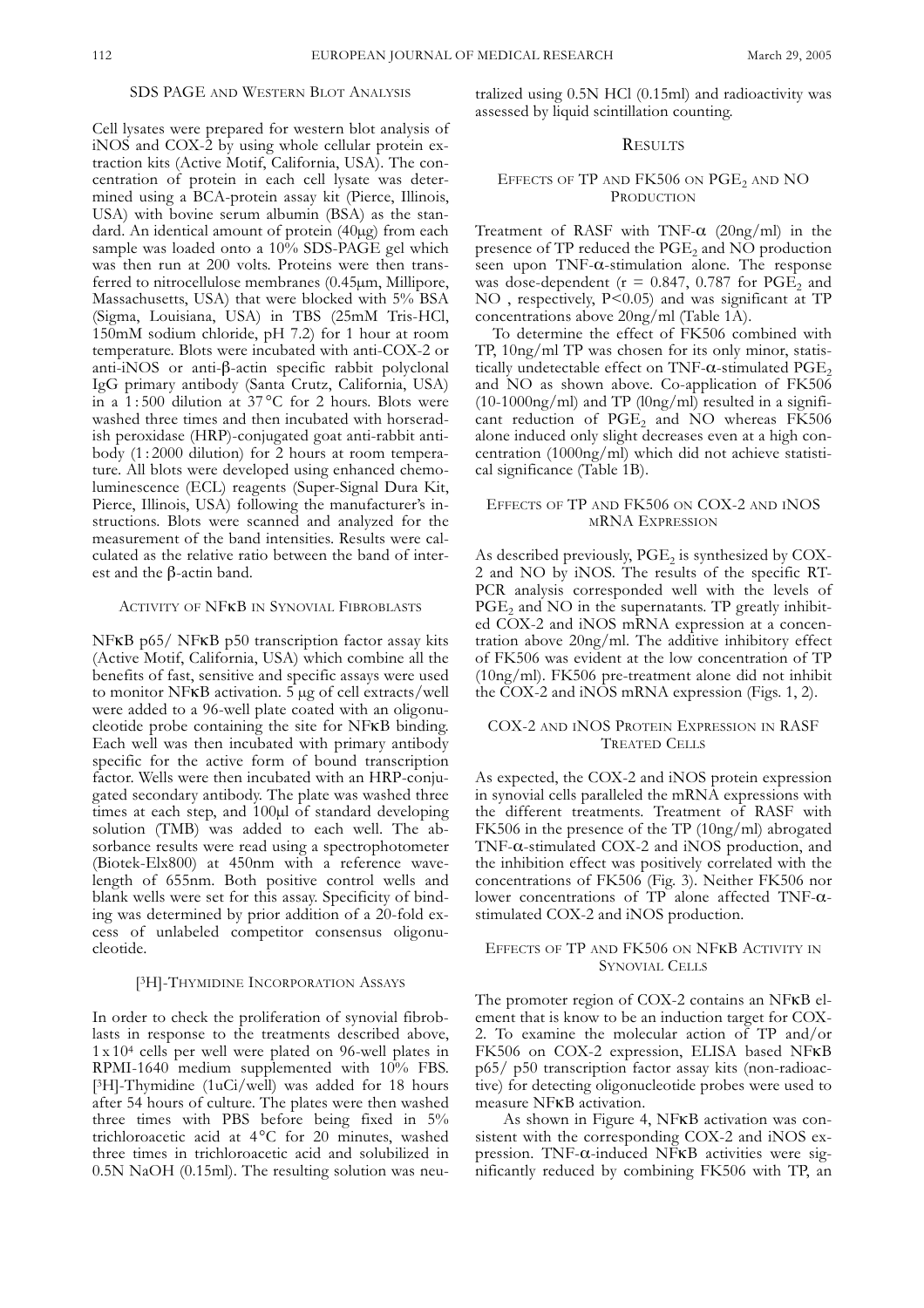*Table 1A*. Effect of TP on TNF-α-stimulated PGE<sub>2</sub>, NO production.

| Group                        | $PGE_2(\mu g/L)$       | $NO(\mu mol/L)$          |  |
|------------------------------|------------------------|--------------------------|--|
| Control                      | $1.56 \pm 0.23$        | $22.02 \pm 10.77$        |  |
| TNF- $\alpha$                | $27.43 \pm 5.29^{\#}$  | $140.32 \pm 24.06^{\#}$  |  |
| TNF- $\alpha$ +TP (5ng/ml)   | $26.28 \pm 6.44$       | $134.26 \pm 19.38$       |  |
| TNF- $\alpha$ +TP (10ng/ml)  | $24.48 \pm 3.86$       | $126.28 \pm 20.34$       |  |
| TNF- $\alpha$ +TP (20ng/ml)  | $15.18 \pm 3.12*$      | $81.60 \pm 16.82*$       |  |
| TNF- $\alpha$ +TP (50ng/ml)  | $4.02 \pm 1.76 \Delta$ | $36.52 \pm 13.24 \Delta$ |  |
| TNF- $\alpha$ +TP (100ng/ml) | $3.24 \pm 1.28 \Delta$ | $32.26 \pm 11.58 \Delta$ |  |
|                              |                        |                          |  |

*Table 1B*. Effect of TP and FK506 on TNF-α-stimulated PGE<sub>2</sub> and NO production.

| Group                             | $PGE_2(\mu g/L)$    | $NO(\mu mol/L)$                  |
|-----------------------------------|---------------------|----------------------------------|
| Control                           | $1.56 \pm 0.23$     | $22.02 \pm 10.77$                |
| TNF- $\alpha$                     | $27.43 \pm 5.29$    | $140.32 \pm 24.06$               |
| $TNF-\alpha+TP$                   | $24.48 \pm 3.86$    | $126.28 \pm 20.34$               |
| $TNF-\alpha$ + FK506(1000ng/ml)   | $21.22 \pm 2.68$    | $125.58 \pm 17.34$               |
| $TNF-\alpha+TP+FK506(10ng/ml)$    | $8.46 \pm 2.38*$    | $68.60 \pm 13.62*$               |
| TNF- $\alpha$ +TP+FK506(100ng/ml) | $2.86 \pm 0.62$ *#  | $9.52 \pm 10.84* \#$             |
| $TNF-\alpha+TP+FK506(1000ng/ml)$  | $1.91 \pm 0.34**$ # | $22.96 \pm 13.58$ <sup>*</sup> # |
|                                   |                     |                                  |

PGE<sub>2</sub> and NO production were measured in the supernatants of the culture.

(A) Rheumatoid synovial fibroblasts cultured for 20 hours with increasing concentrations of TP(0-100ng/ml). #, P<0.01 relative to unstimulated control. \*, P<0.05 relative to low concentration of TP (0-10ng/ml). ∆, P<0.01 relative to 0-20ng/ml TP. (B) Rheumatoid synovial fibroblasts were pretreated with FK506 for 2 hours and then with TNF-α and TP (10ng/ml) for 18 hours. \*, P <0.01 relative to non-FK506.  $\#$ , P<0.01 relative to low concentration of FK506 (100ng/ml).



*Fig. 1.* RT-PCR analysis of mRNA for COX-2 and iNOS in synovial fibroblasts. Cells were stimulated with TNF-α (20ng/ml) in the presence of different concentrations of TP (0-100ng/ml) for 20 hours (Fig 1A). If FK506 was applied, the cells were incubated with FK506 (0-1000ng/ml, Fujisawa Ireland Ltd) for 2 hours before 20ng/ml TNF-α and TP (10ng/ml) were added and incubation was continued for 18 hours (Fig1B). COX-2 and iNOS mRNA expression was examined with RT-PCR. PCR products were separated on 1.5% agarose gels and analyzed after ethidium bromide staining. β-actin was used as a housekeeping gene for densitometric analysis.



*Fig. 2.* COX-2 and iNOS expression in relation to β-actin mRNA expression. Densitometric analysis was performed on an ethidium bromide-stained agarose gel (Fig. 1) using the software program Kodak Digital Science. The net intensity of each band was compared with that of the housekeeping gene β-actin and their ratio is reported here. Bars show the mean  $\pm$  SD.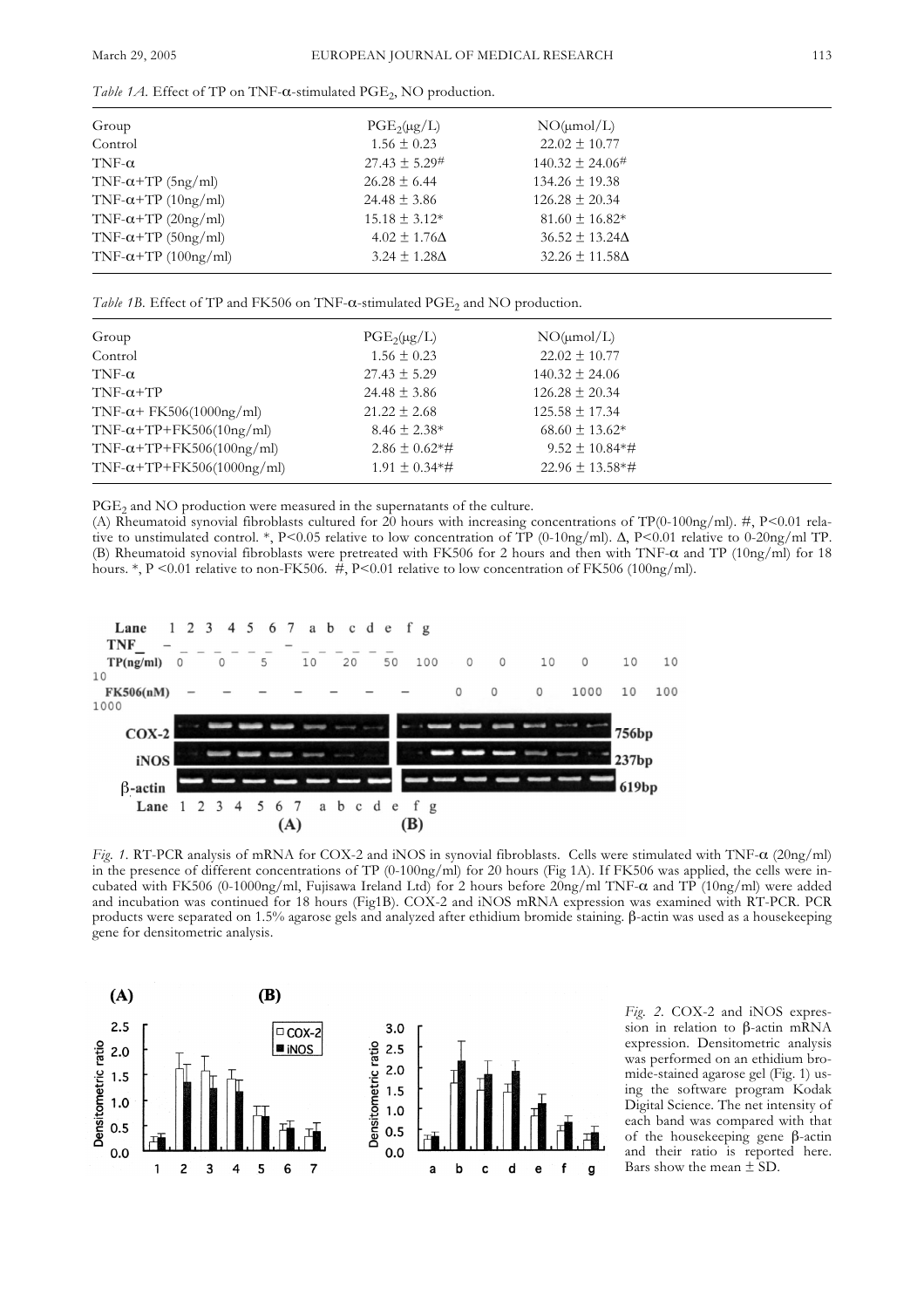

*Fig. 3.* COX-2 and iNOS protein expression of RASF assessed by cell-ELISA and western blot analysis. (A), 5\_104 cells per well were applied to 96-well plates and the COX-2/iNOS protein expression in the cells were measured after the adherent cells became confluent using cell-ELISA assays. (B), effect of TP and/or FK506 on the production of COX-2 and iNOS in TNF-α-stimulated human synovial fibroblasts. Confluent synovial cells at the third and fourth passages in 6 well plates were treated with TNF- $\alpha$ , TP and/or FK506 at the indicated concentrations. The harvest cells were subjected to western blot analysis for COX-2 and iNOS. Forty micrograms of protein was loaded per lane.



*Fig. 4.* Effects of TP and FK506 on NFκB activity in TNFα-stimulated synovial cells. To examine the molecular mechanism of TP and/or FK506 on COX-2 and iNOS expression, NFκB p65/ p50 transcription factor assay kits based on ELISA (non-radioactive) for detecting oligonucleotide probes were used to measure NFκB activation.

effect which disappeared when FK506 or low concentrations of TP were applied alone. The decrease was positively correlated with the concentration of FK506.

#### [3H]-THYMIDINE INCORPORATION

To investigate whether the reduced COX-2, iNOS, PGE<sub>2</sub> and NO resulted from the inhibition of DNA synthesis, [3H]-thymidine incorporation was assayed. No significant changes were found in synovial cells treated either with FK506 or TP at any concentration.

# **DISCUSSION**

Triptolide, an active component of the Chinese herbal remedy TWHF, has been reported to be therapeutically effective in patients with RA. Because of this beneficial clinical impact, an understanding of how this preparation exerts its therapeutic activity is necessary. Previous studies have demonstrated that TP effectively suppresses inflammatory and reactive processes induced by a variety of stimuli, such effects include the down-regulating of the gene expression and production of  $\tilde{C}OX-2$  and  $\tilde{N}O\tilde{S}$ , the inhibition of  $\tilde{PGE}_2$  and NO production[25, 26], and the induction of T lymphocyte apoptosis [27]. Lin et al demonstrated that TP exerts a chondroprotective effect via a direct suppression of pro-MMP 1 and 3 production and a simultaneous up-regulation of TMPs in IL-l-treated synovial fibroblasts [18]. Another study showed that TP, with an  $IC_{50}$  of 20-50ng/ml, selectively inhibits epithelial cell expression of inflammatory cytokines and chemokines stimulated by PMA and TNF- $\alpha$  or IL-1 $\beta$  via the suppression of NFκB activity [28]. Furthermore, TP also inhibits the transcriptional activation of NFκB in various human cell types [29, 30]. In this study we confirmed those findings and found that TP suppressed NFκB activity in a dose-dependent manner with an  $IC_{50}$  of about 35ng/ml. The low concentration of TP  $(\leq10ng/ml)$  did not affect NFKB activity or the expression of COX-2 and iNOS. Based on these results, the low concentration of 10ng/ml TP was the concentration chosen for subsequent study.

FK506, an antifungal natural macrolide that suppresses the immune system by blocking T-cell activation, and which is mainly used in organ transplantation as an immunosuppressive agent [31, 32], can also be used to treat patients with autoimmune diseases including RA[33-35]. One of the therapeutic mechanisms appears to be an FK506-induced reduction of the high activation of NFκB that plays a pivotal role in synovial inflammation in patients with RA [36]. Recent studies have shown that FK506-binding protein binds to the glucocorticoid receptors that activate signal transduction pathways [37, 38]. The association may explain FK506 influences on steroid function and throws light on how drugs might be combined for the purposes of treatment.

The use of TP is common in patients with RA. However, because of side effects at therapeutic doses [19], combinations of lower doses with synergistically acting safer drugs might serve to preserve the therapeutic effect while preventing any serious complications from arising. In order to pursue this line of thinking we investigated the possibility of combining low concentrations of TP with FK506 using an in vitro rheumatoid synovial fibroblast model. No marked alterations in synovial cells were induced by FK506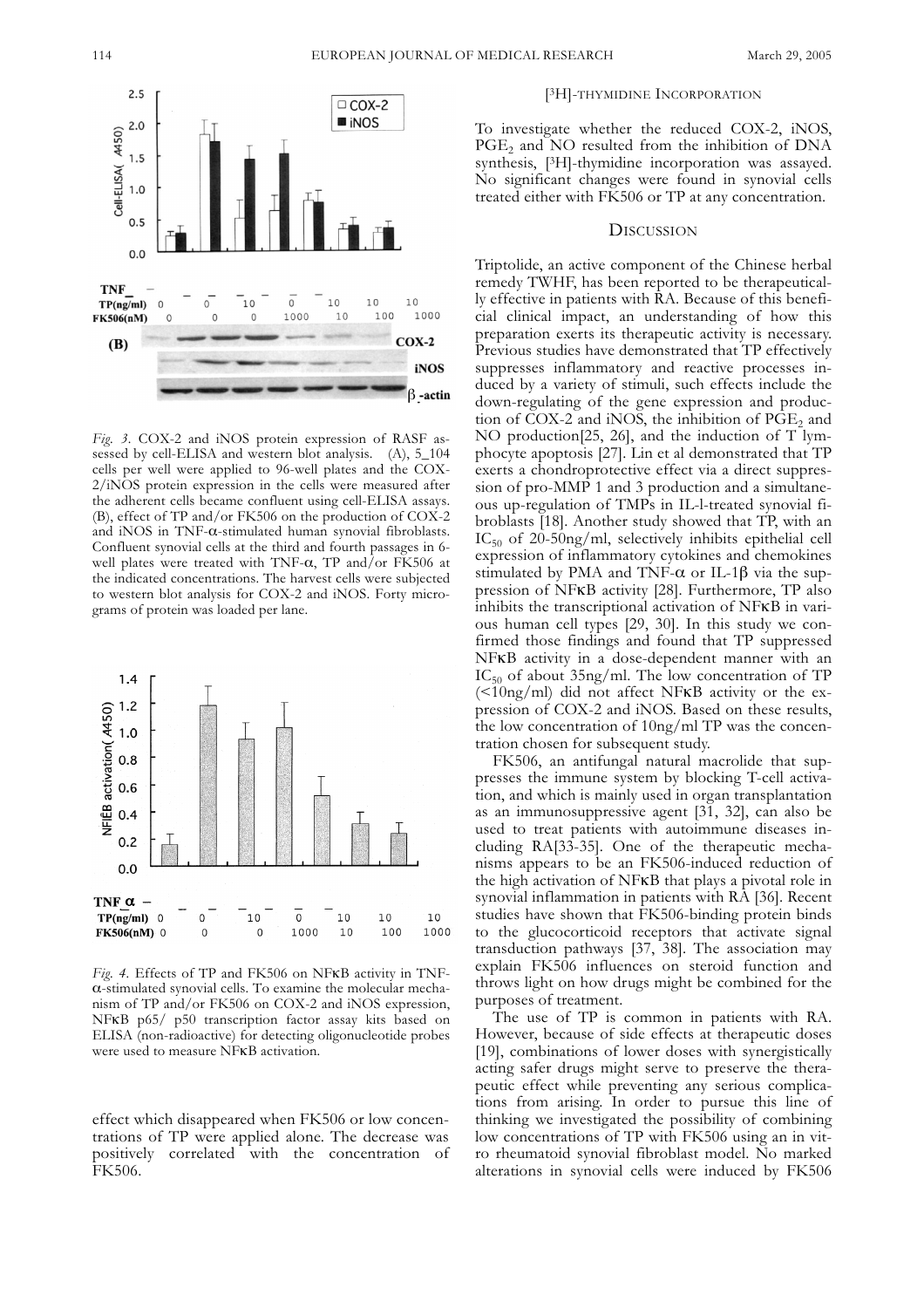alone regarding NFκB activation, COX-2 and iNOS gene expression, or PGE<sub>2</sub> and NO production at any tested concentration. However, in the presence of TP an inhibitory effect could be revealed. These results suggest that TP enhances the sensitivity of RASF towards FK506.

To extend our results further, we addressed the mechanism underlying the down-regulation of COX-2 and iNOS, and assessed whether this was the result of an inhibition of RASF proliferation. For this purpose we assayed [3H]-TdR incorporation. No effect was observed on the inhibition of synovial cell proliferation by TNF-α when either TP or FK506 were used alone or in combination.

In conclusion, treatment with TP and FK506 in combination exerts a significantly higher inhibitory effect than TP or FK506 alone regarding NFκB activation, COX-2 and iNOS gene expression, as well as  $PGE<sub>2</sub>$  and NO generation in rheumatoid synovial fibroblasts. This inhibitory effect is most likely mediated through a suppression of NFκB activity. These in vitro results shed light on an important approach as to how RA may be therapied in future.

*Acknowledgements:* This work was supported by the National Science Foundation of China  $f_{\text{e}}$ ®NO. 30170874  $f_{\text{e}}$ ©. We would also like to thank Dr. Julian P. Keogh who reviewed the English of this manuscript and provided additional editorial assistance.

## **REFERENCES**

- 1. Firestein GS, Alvaro-Gracia JM, Maki R, Alvaro-Garcia JM. Quantitative analysis of cytokine gene expression in rheumatoid arthritis. J Immunol 1990; 144: 3347-3353
- 2. Chen E, Keystone EC, Fish EN. Restricted cytokine expression in rheumatoid arthritis. Arthritis Rheum 1993; 36: 901-910
- 3. Miossec P, van den Berg W. Th1/Th2 cytokine balance in arthritis. Arthritis Rheum 1997;40: 2105-2115
- 4. Arend WP, Dayer JM. Inhibition of the production and effects of interleukin-1 and tumor necrosis factor alpha in rheumatoid arthritis. Arthritis Rheum 1995; 38: 151-160
- 5. Feldmann M, Elliott MJ, Woody JN, Maini RN. Anti-tumor necrosis factor-alpha therapy of rheumatoid arthritis. Adv Immunol 1997; 64: 283-350
- 6. Joosten LA, Lubberts E, Durez P, Helsen MM, Jacobs MJ, Goldman M, van den Berg WB. Role of interleukin-4 and interleukin-10 in murine collagen-induced arthritis. Protective effect of interleukin-4 and interleukin-10 treatment on cartilage destruction. Arthritis Rheum 1997; 40: 249-260
- 7. Miossec P, Chomarat P, Dechanet J, Moreau JF, Roux JP, Delmas P, Banchereau J. Interleukin-4 inhibits bone resorption through an effect on osteoclasts and proinflammatory cytokines in an ex vivo model of bone resorption in rheumatoid arthritis. Arthritis Rheum 1994; 37: 1715-1722
- 8. Bombardieri S, Cattani P, Ciabattoni G, Di Munno O, Pasero G, Patrono C, Pinca E, et al. The synovial prostaglandin system in chronic inflammatory arthritis: differential effects of steroidal and nonsteroidal anti-inflammatory drugs. Br J Pharmacol 1981; 73: 893-901
- 9. Davies P, Bailey PJ, Goldenberg MM, Ford-Hutchinson AW. The role of arachidonic acid oxygenation products in pain and inflammation. Annu Rev Immunol 1984; 2: 335-357
- 10. Robinson DR, Tashjian AH, Levine L. Prostaglandinstimulated bone resorption by rheumatoid synovia. A

possible mechanism for bone destruction in rheumatoid arthritis. J Clin Invest 1975; 56: 1181-1188

- 11. Salmon JA, Higgs GA, Vane JR, Bitensky L, Chayen J, Henderson B, Cashman B. Synthesis of arachidonate cyclo-oxygenase products by rheumatoid and nonrheumatoid synovial lining in nonproliferative organ culture. Ann Rheum Dis 1983; 42: 36-39
- 12. Wittenberg RH, Willburger RE, Kleemeyer KS, Peskar BA. In vitro release of prostaglandins and leukotrienes from synovial tissue, cartilage, and bone in degenerative joint diseases. Arthritis Rheum 1993; 36: 1444-1450
- 13. Dubois RN, Abramson SB, Crofford L, Gupta RA, Simon LS, Van De Putte LB, Lipsky PE. Cyclooxygenase in biology and disease. FASEB J 1998; 12: 1063-1073
- 14. Vane JR, Bakhle YS, Botting RM. Cyclooxygenase 1 and 2. Annu Rev Pharmacol Toxicol 1998; 38: 97-120
- 15. Sano H, Hla T, Maier JA, Crofford LJ, Case JP, Maciag T, Wilder RL. In vivo cyclooxygenase expression in synovial tissues of patients with rheumatoid arthritis and osteoarthritis and rats with adjuvant and streptococcal cell wall arthritis. J Clin Invest 1992; 89: 97-108
- 16. Kang RY, Freire-Moar J, Sigal E, Chu CQ. Expression of cyclooxygenase-2 in human and an animal model of rheumatoid arthritis.. Br J Rheumatol 1996; 35: 711-718
- 17. Beiche F, Brune K, Geisslinger G, Goppelt-Struebe M. Expression of cyclooxygenase isoforms in the rat spinal cord and their regulation during adjuvant-induced arthritis. Inflamm Res 1998; 47: 482-487
- 18. Lin N, Sato T, Ito A. Triptolide, a novel diterpenoid triepoxide from Tripterygium wilfordii Hook. f., suppresses the production and gene expression of pro-matrix metalloproteinases 1 and 3 and augments those of tissue inhibitors of metalloproteinases 1 and 2 in human synovial fibroblasts. Arthritis Rheum 2001; 44: 2193- 2200
- 19. Chen BJ. Triptolide, a novel immunosuppressive and anti-inflammatory agent purified from a Chinese herb Tripterygium wilfordii Hook F. Leuk Lymphoma 2001; 42: 253-265
- 20. Gu WZ, Brandwein SR. Inhibition of type II collagen-induced arthritis in rats by triptolide. Int J Immunopharmacol 1998; 20: 389-400
- 21. Kino T, Hatanaka H, Hashimoto M, Nishiyama M, Goto T, Okuhara M, Kohsaka M et al. FK-506, a novel immunosuppressant isolated from a Streptomyces. I. Fermentation, isolation, and physico-chemical and biological characteristics. J Antibiot 1987; 40: 1249-1255
- 22. Fuseler JW, Hearth-Holmes M, Grisham MB, Kang D, Laroux FS, Wolf RE. FK506 attenuates developing and established joint inflammation and suppresses interleukin 6 and nitric oxide expression in bacterial cell wall induced polyarthritis. J Rheumatol 2000; 27: 190-199
- 23. Drosos AA. Newer immunosuppressive drugs: Their potential role in rheumatoid arthritis therapy. Drugs 2002; 62: 891-907
- 24. Takaoka Y, Nagai H, Tanahashi M, Kawada K. Cyclosporin A and Fk-506 inhibit development of superantigen-potentiated collagen-induced arthritis in mice. Gen Pharmacol 1998; 30: 777-782
- 25. Tao X, Schulze-Koops H, Ma L, Cai J, Mao Y, Lipsky PE. Effects of Tripterygium wilfordii hook F extracts on induction of cyclooxygenase 2 activity and prostaglandin E2 production. Arthritis Rheum 1998; 41: 130-138
- 26. Wang B, Ma L, Tao X, Lipsky PE. Triptolide, an active component of the Chinese herbal remedy Tripterygium wilfordii Hook F, inhibits production of nitric oxide by decreasing inducible nitric oxide synthase gene transcription. Arthritis Rheum 2004;50: 2995-3003
- 27. Yang Y, Liu Z, Tolosa E, Yang J, Li L. Triptolide induces apoptotic death of T lymphocyte. Immunopharmacology 1998; 40: 139-149